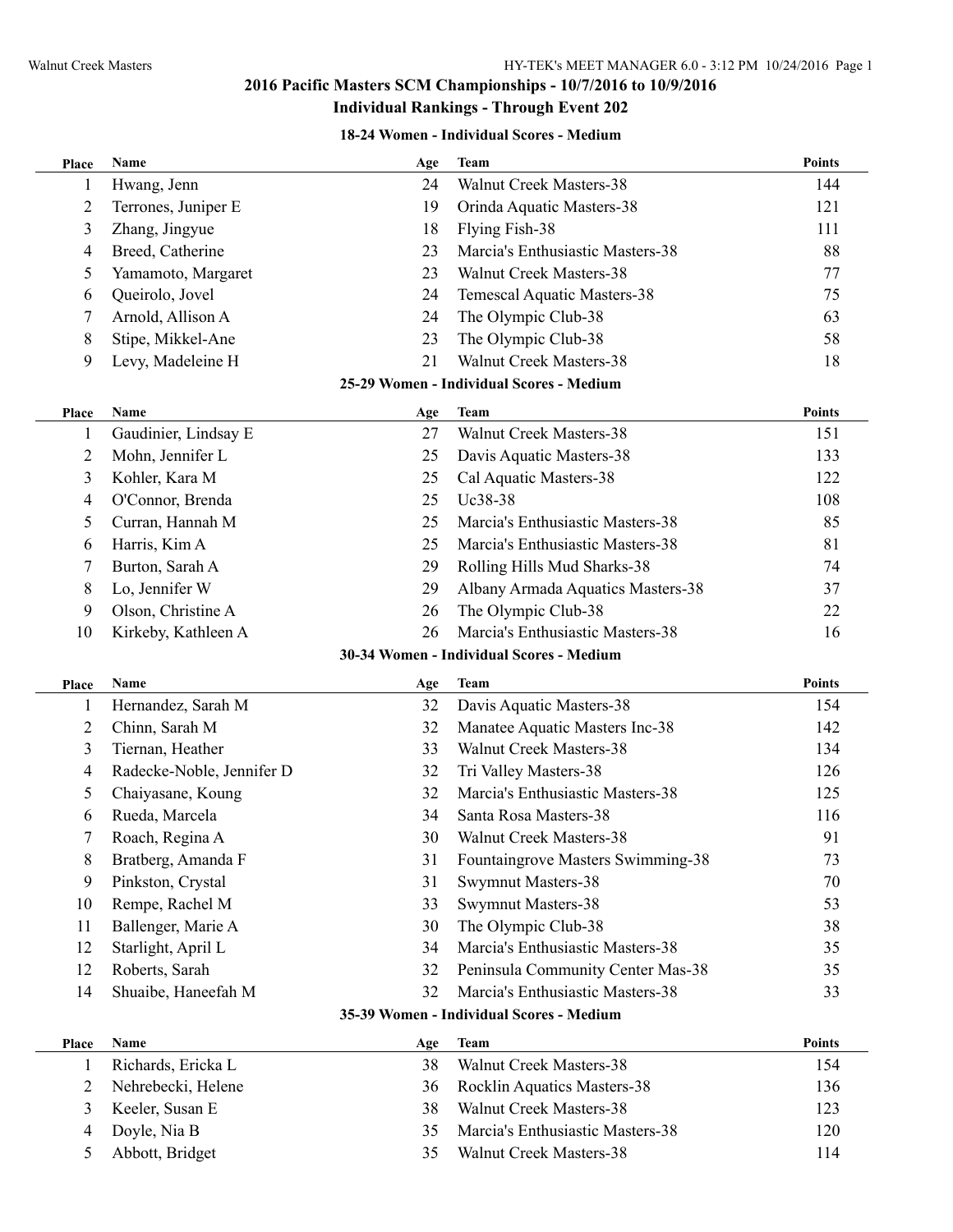# **35-39 Women - Individual Scores - Medium**

| Place | Name                      | Age | <b>Team</b>                              | <b>Points</b> |
|-------|---------------------------|-----|------------------------------------------|---------------|
| 6     | Nonaka, Marissa G         | 38  | Walnut Creek Masters-38                  | 110           |
| 7     | Hieb-Stock, Lisa M        | 36  | Tuolumne County Aquatic Master-38        | 104           |
| 8     | Sitzmann, Amy K           | 36  | Tri Valley Masters-38                    | 85            |
| 9     | McCullough, Juliette B    | 35  | Rolling Hills Mud Sharks-38              | 77            |
| 10    | Belluomini, Melanie C     | 39  | Davis Aquatic Masters-38                 | 76            |
| 11    | Bell, Hiroe A             | 37  | Swymnut Masters-38                       | 72            |
| 12    | Castelein, Christina C    | 36  | University of San Francisco Ma-38        | 58            |
| 13    | Chin McCormick, Melissa A | 36  | <b>Walnut Creek Masters-38</b>           | 18            |
| 14    | Flynn, Elizabeth A        | 37  | Marcia's Enthusiastic Masters-38         | 15            |
| 14    | Ramirez, Millie           | 35  | Marcia's Enthusiastic Masters-38         | 15            |
|       |                           |     | 40-44 Women - Individual Scores - Medium |               |
| Place | Name                      | Age | <b>Team</b>                              | <b>Points</b> |
| 1     | Ongerth, Ann Michelle     | 42  | Walnut Creek Masters-38                  | 122           |
| 2     | Pearson, Loren J          | 41  | Tri Valley Masters-38                    | 116           |
| 3     | Sermek, Leila             | 41  | Uc38-38                                  | 110           |
| 4     | Darling, Colleen M        | 42  | Walnut Creek Masters-38                  | 106           |
| 5     | Hermann, Heather          | 43  | Marcia's Enthusiastic Masters-38         | 93            |
| 6     | Kory, Deborah L           | 42  | Cal Aquatic Masters-38                   | 88            |
| 7     | Smith, Angela R           | 42  | San Ramon Valley Livermore Aqu-38        | 82            |
| 7     | Lindahl, Sarah            | 40  | Marcia's Enthusiastic Masters-38         | 82            |
| 9     | Starr, Monica K           | 42  | Marcia's Enthusiastic Masters-38         | 66            |
| 10    | Agocs, Melissa            | 40  | Marcia's Enthusiastic Masters-38         | 63            |
| 11    | Moll, Jessica E           | 44  | Marcia's Enthusiastic Masters-38         | 60            |
| 12    | Mahn, Tanya               | 43  | Marcia's Enthusiastic Masters-38         | 57            |
| 13    | Klein, Allyson            | 42  | Mills College Masters-38                 | 49            |
| 14    | Swanson, Eileen           | 41  | San Ramon Valley Livermore Aqu-38        | 41            |
| 15    | Miller, Janet H           | 44  | <b>Walnut Creek Masters-38</b>           | 35            |
| 16    | Long, Rebecca J           | 44  | Albany Armada Aquatics Masters-38        | 34            |
| 17    | Nicolescu, Andreea C      | 44  | Uc38-38                                  | 22            |
| 18    | Choury, Alicia            | 44  | Marcia's Enthusiastic Masters-38         | 18            |
| 19    | Abeck, Heike L            | 44  | Albany Armada Aquatics Masters-38        | 16            |
|       |                           |     | 45-49 Women - Individual Scores - Medium |               |
| Place | Name                      | Age | <b>Team</b>                              | <b>Points</b> |
| 1     | Zamanian, Alison H        | 46  | Walnut Creek Masters-38                  | 154           |
| 2     | Lyons, Bridget A          | 46  | Santa Cruz Masters Aquatics-38           | 137           |
| 3     | Duggan, Karen L           | 46  | <b>Walnut Creek Masters-38</b>           | 128           |
| 4     | de la Torre, Yasuko       | 46  | Marcia's Enthusiastic Masters-38         | 127           |
| 5     | Ward, Jennifer A          | 45  | <b>Walnut Creek Masters-38</b>           | 95            |
| 6     | Forbes, Tiffany A         | 49  | Cal Aquatic Masters-38                   | 87            |
| 7     | Chung, Heejay A           | 45  | Bay Masters-38                           | 86            |
| 8     | Brakeman, Jennifer        | 46  | Manatee Aquatic Masters Inc-38           | 75            |
| 9     | Bevilacqua, Deborah A     | 48  | Marcia's Enthusiastic Masters-38         | 71            |
| 9     | Espinosa, Rebecca         | 46  | Marcia's Enthusiastic Masters-38         | 71            |
| 11    | Burger, Clare P           | 49  | Marcia's Enthusiastic Masters-38         | 70            |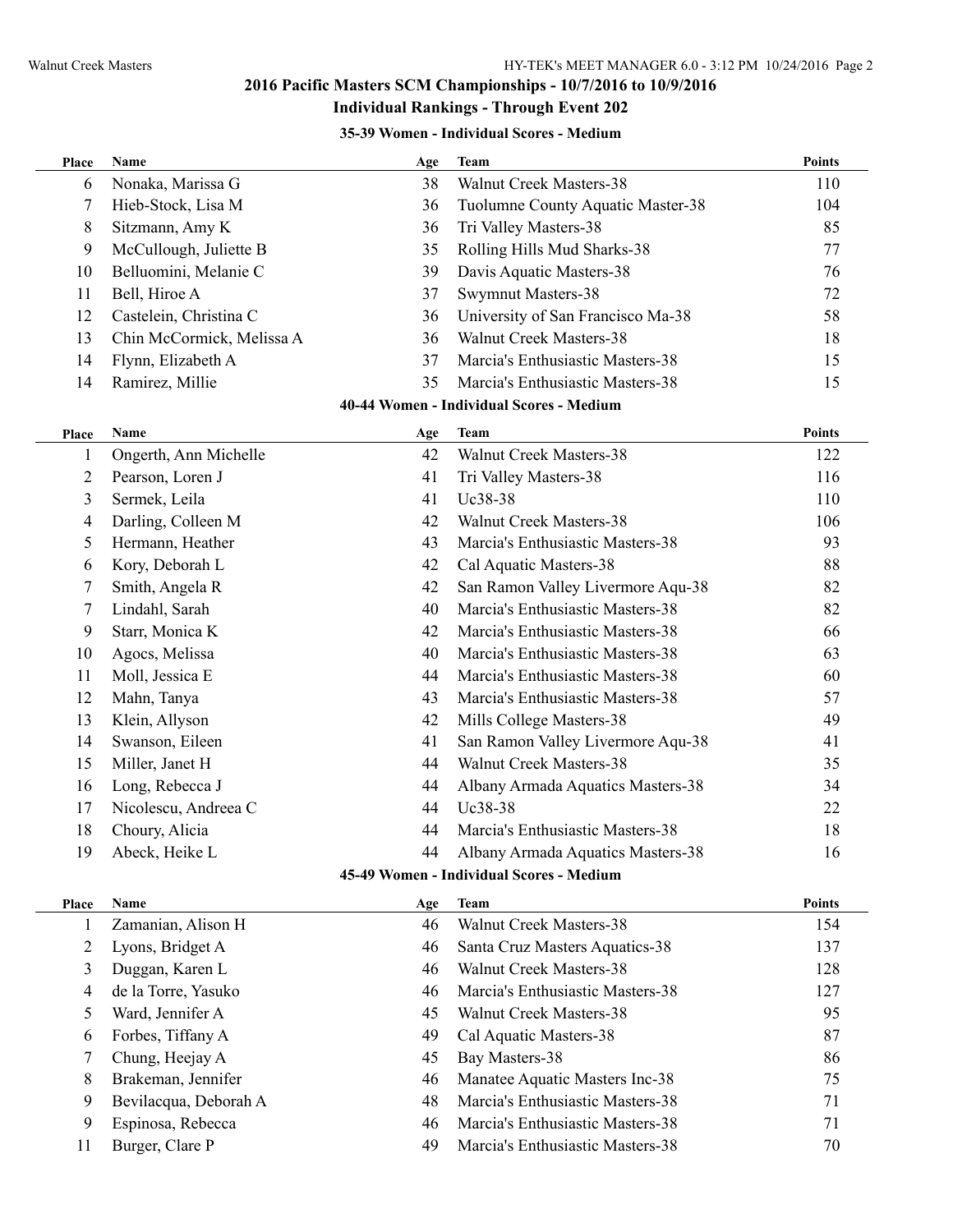| Place          | Name                      | Age | <b>Team</b>                              | <b>Points</b> |
|----------------|---------------------------|-----|------------------------------------------|---------------|
| 12             | Philpott, Patti H         | 46  | Tuolumne County Aquatic Master-38        | 66            |
| 12             | Herhold, Pamela           | 48  | Marcia's Enthusiastic Masters-38         | 66            |
| 14             | Kelly Smethurst, Andrea E | 49  | <b>Walnut Creek Masters-38</b>           | 63            |
| 15             | Santos, Debbie M          | 48  | <b>Walnut Creek Masters-38</b>           | 59            |
| 15             | Denison, Stephanie        | 46  | Sierra Marlins Masters-38                | 59            |
| 17             | Le Febre, Karen J         | 48  | Sierra Nevada Masters-38                 | 56            |
| 18             | De Somma, Margaret P      | 48  | Swymnut Masters-38                       | 41            |
| 18             | Rublein, Susanne P        | 46  | Manatee Aquatic Masters Inc-38           | 41            |
| 20             | Laszlo, Zsuzsanna         | 48  | Marcia's Enthusiastic Masters-38         | 33            |
| 21             | Giske, Anna               | 47  | Albany Armada Aquatics Masters-38        | 31            |
| 22             | Schmidt, Cathryn L        | 49  | Albany Armada Aquatics Masters-38        | 16            |
|                |                           |     | 50-54 Women - Individual Scores - Medium |               |
| Place          | Name                      | Age | <b>Team</b>                              | <b>Points</b> |
| 1              | Ward, Lisa A              | 52  | <b>Walnut Creek Masters-38</b>           | 148           |
| $\overline{c}$ | Connolly, Cindi           | 52  | Fountaingrove Masters Swimming-38        | 135           |
| 3              | Phalen, Jennifer R        | 52  | Davis Aquatic Masters-38                 | 126           |
| 4              | Taylor, Catherine W       | 53  | <b>Walnut Creek Masters-38</b>           | 124           |
| 5              | Dibley, Allison M         | 54  | <b>Walnut Creek Masters-38</b>           | 109           |
| 6              | Boone, Danielle           | 51  | <b>Walnut Creek Masters-38</b>           | 102           |
| 7              | Asta, Lisa M              | 51  | <b>Walnut Creek Masters-38</b>           | 96            |
| 8              | Bennett, Sue              | 54  | Marcia's Enthusiastic Masters-38         | 95            |
| 9              | Matena, Jana              | 54  | Menlo Masters Aka Team Sheeper-38        | 88            |
| 10             | Adler, Felicia M          | 54  | <b>Walnut Creek Masters-38</b>           | 85            |
| 11             | Welting, Laureen K        | 51  | The Olympic Club-38                      | 82            |
| 12             | Hurt, Liz                 | 52  | Marcia's Enthusiastic Masters-38         | 65            |
| 13             | Appl, Rika                | 52  | Orinda Aquatic Masters-38                | 63            |
| 14             | Tajima, Barbara M         | 52  | Bay Masters-38                           | 57            |
| 15             | Cook, Amy M               | 52  | <b>Walnut Creek Masters-38</b>           | 55            |
| 16             | Flynn, Margaret           | 53  | Marcia's Enthusiastic Masters-38         | 48            |
| 17             | Krause, Kim J             | 54  | Marcia's Enthusiastic Masters-38         | 33            |
| 18             | Zuppan-Hood, Patricia J   | 52  | Walnut Creek Masters-38                  | 30            |
| 19             | Carrade, Christine S      | 54  | <b>Swymnut Masters-38</b>                | 29            |
| 20             | Pringle, Jodeane          | 50  | Mills College Masters-38                 | 25            |
| 21             | Wittstock, Lynn M         | 53  | Cal Aquatic Masters-38                   | 19            |
| 21             | Dornan, Gwen              | 53  | University of San Francisco Ma-38        | 19            |
| 23             | Cutting, Kathy            | 53  | Tri Valley Masters-38                    | 13            |
| 24             | Stephens, Stephanie T     | 52  | Mills College Masters-38                 | 10            |
|                |                           |     | 55-59 Women - Individual Scores - Medium |               |
| <b>Place</b>   | Name                      | Age | <b>Team</b>                              | Points        |
| $\mathbf 1$    | Walts, Merrie E           | 56  | Santa Rosa Masters-38                    | 148           |
| 2              | Lepinski, Cokie           | 57  | Swymnut Masters-38                       | 134           |
| 3              | Lewis, Laurie             | 55  | Bay Masters-38                           | 131           |
| 4              | Focha, Teresa M           | 55  | Modesto Area Aquatic Club-38             | 130           |
| 5              | Loyd, Susan M             | 57  | Tuolumne County Aquatic Master-38        | 111           |

Bilich, Bonnie M 58 San Ramon Valley Livermore Aqu-38 107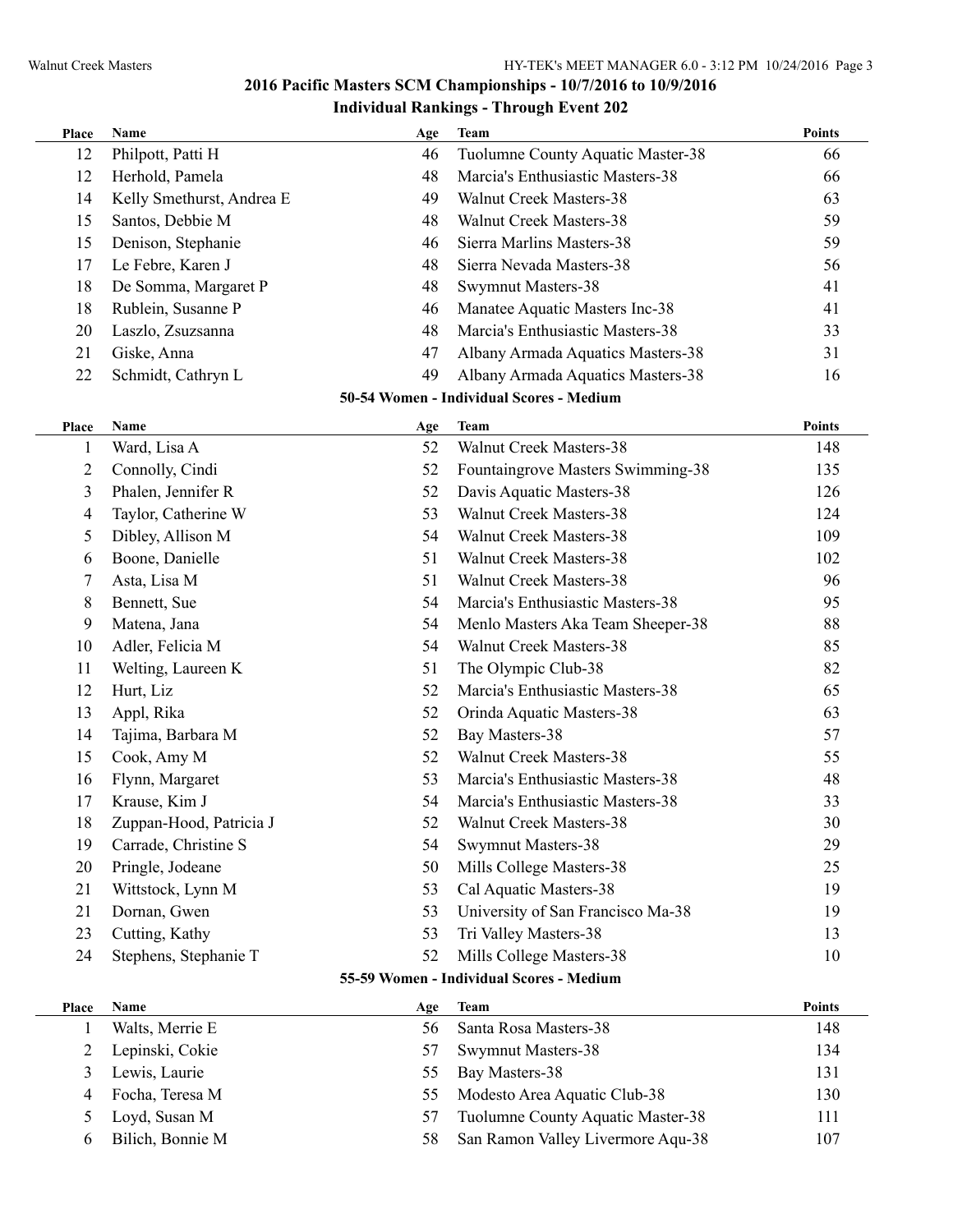| Place | Name                  | Age | <b>Team</b>                              | <b>Points</b> |
|-------|-----------------------|-----|------------------------------------------|---------------|
| 7     | Joyce, Martha O       | 56  | Tamalpais Aquatic Masters-38             | 104           |
| 8     | Rafkin, Louise        | 58  | Albany Armada Aquatics Masters-38        | 73            |
| 9     | Carboni, Lisa         | 55  | Marcia's Enthusiastic Masters-38         | 67            |
| 10    | Wheeler, Barbara C    | 59  | Tamalpais Aquatic Masters-38             | 59            |
| 11    | Hayes-Rupp, Cynthia F | 59  | Rolling Hills Mud Sharks-38              | 51            |
| 11    | Johnson, Julie M      | 59  | Marcia's Enthusiastic Masters-38         | 51            |
| 13    | Coffee, Cassandra     | 55  | Swymnut Masters-38                       | 50            |
| 14    | Sutherland, Erica     | 57  | <b>Swymnut Masters-38</b>                | 35            |
| 15    | Erickson, Sonja       | 55  | Albany Armada Aquatics Masters-38        | 34            |
| 15    | Jansen, Dori          | 58  | <b>Walnut Creek Masters-38</b>           | 34            |
| 17    | King, Kimberly L      | 56  | Cal Aquatic Masters-38                   | 33            |
| 18    | Strycker, Jana P      | 55  | North Bay Aquatics-38                    | 19            |
| 19    | Parrish, Karen C      | 59  | <b>Walnut Creek Masters-38</b>           | 15            |
|       |                       |     | 60-64 Women - Individual Scores - Medium |               |
| Place | Name                  | Age | <b>Team</b>                              | <b>Points</b> |
| 1     | Quinn, Phyllis E      | 61  | The Olympic Club-38                      | 143           |
| 2     | Willard, Mimi         | 63  | <b>Swymnut Masters-38</b>                | 128           |
| 3     | Sprouse, Cecily       | 60  | Davis Aquatic Masters-38                 | 123           |
| 4     | Boyer, Karen L        | 60  | Peninsula Community Center Mas-38        | 96            |
| 5     | O'Brien, Charlene A   | 60  | <b>Walnut Creek Masters-38</b>           | 88            |
| 6     | Hepworth, Linda       | 63  | Rolling Hills Mud Sharks-38              | 84            |
| 7     | Benjamin, Marcia S    | 60  | Marcia's Enthusiastic Masters-38         | 82            |
| 8     | Morris, Suzanne M     | 61  | Bay Masters-38                           | 36            |
| 9     | Ottati, Chris         | 60  | <b>Walnut Creek Masters-38</b>           | 35            |
| 10    | Klatzkin, Amy         | 60  | University of San Francisco Ma-38        | 19            |
| 11    | Griest, Kelley L      | 60  | <b>Walnut Creek Masters-38</b>           | 18            |
|       |                       |     | 65-69 Women - Individual Scores - Medium |               |
| Place | Name                  | Age | Team                                     | <b>Points</b> |
| 1     | Val, Laura B          | 65  | Tamalpais Aquatic Masters-38             | 154           |
| 2     | Scott, Stephanie I    | 69  | Walnut Creek Masters-38                  | 134           |
| 3     | Coholan, Annette M    | 68  | Rolling Hills Mud Sharks-38              | 131           |
| 4     | Parola, Sheryl A      | 68  | Tuolumne County Aquatic Master-38        | 127           |
| 5     | Gettling, Janet       | 68  | Oregon Masters-37                        | 126           |
| 6     | Litman, Jacklyn       | 66  | Bay Masters-38                           | 125           |
| 7     | Shaps, Ruth Y         | 69  | Manatee Aquatic Masters Inc-38           | 123           |
| 8     | Tevis, Maggie H       | 68  | Rolling Hills Mud Sharks-38              | 113           |
| 9     | Kessel, Karen         | 67  | Tuolumne County Aquatic Master-38        | 108           |
| 10    | Armstrong, Judy K     | 69  | Marcia's Enthusiastic Masters-38         | 99            |
| 11    | Davis, Beverley L     | 68  | Tuolumne County Aquatic Master-38        | 87            |
| 12    | Carter, Robin M       | 65  | Tuolumne County Aquatic Master-38        | 80            |
| 13    | Patterson, Cheryl M   | 65  | Walnut Creek Masters-38                  | 73            |
| 14    | Thursby, Nancy L      | 69  | <b>Walnut Creek Masters-38</b>           | 48            |
| 14    | Taub, Pamela A        | 66  | <b>Walnut Creek Masters-38</b>           | 48            |
| 16    | Nakell, Linda C       | 65  | <b>Walnut Creek Masters-38</b>           | 16            |
| 17    | Smith, Laurie J       | 66  | Mills College Masters-38                 | 15            |
|       |                       |     | 70-74 Women - Individual Scores - Medium |               |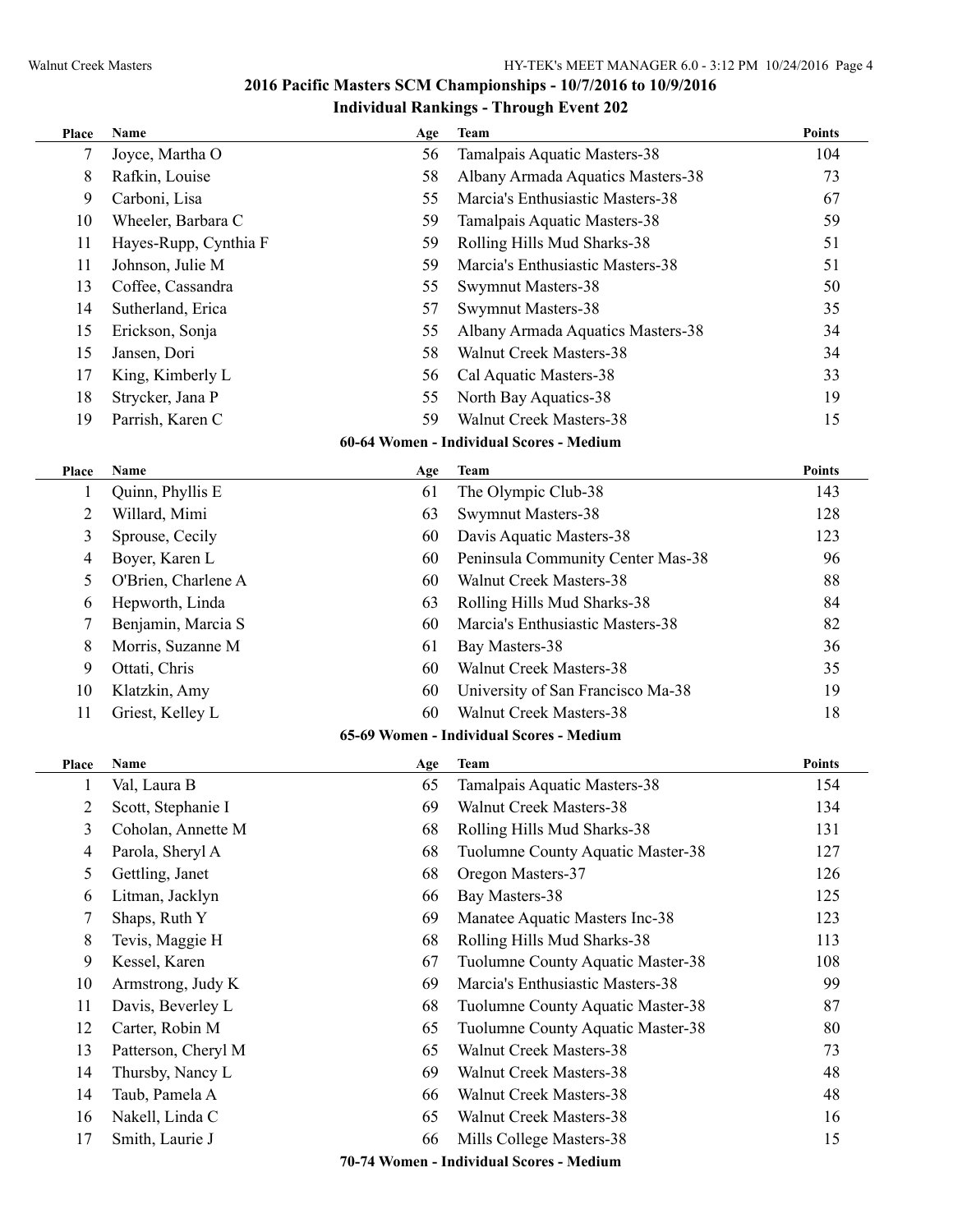| Place        | Name                  | Age       | <b>Team</b>                                                   | <b>Points</b>        |
|--------------|-----------------------|-----------|---------------------------------------------------------------|----------------------|
| 1            | Barnea, Daniela       | 72        | <b>Stanford Masters Swimming-38</b>                           | 154                  |
| 2            | Mc Partland, Peg K    | 74        | Manatee Aquatic Masters Inc-38                                | 117                  |
| 3            | Norris, Roswita D     | 74        | Davis Aquatic Masters-38                                      | 109                  |
| 4            | Caso, Susie A         | 70        | Manatee Aquatic Masters Inc-38                                | 106                  |
| 5            | Boettler, Lori D      | 70        | Walnut Creek Masters-38                                       | 76                   |
| 6            | Ridout, Nancy J       | 74        | Tamalpais Aquatic Masters-38                                  | 66                   |
| 7            | Westergaard, Leslie M | 73        | Davis Aquatic Masters-38                                      | 57                   |
|              |                       |           | 75-79 Women - Individual Scores - Medium                      |                      |
| <b>Place</b> | Name                  | Age       | <b>Team</b>                                                   | <b>Points</b>        |
| $\mathbf{I}$ | Munn, Susan L         | 78        | Davis Aquatic Masters-38                                      | 148                  |
| 2            | Wivell, Toni M        | 79        | Tuolumne County Aquatic Master-38                             | 145                  |
| 3            | Stretch, Nancy        | 76        | The Olympic Club-38                                           | 88                   |
| 4            | Fasbender, Alice J    | 78        | San Mateo Masters-38                                          | 81                   |
|              |                       |           | 80-84 Women - Individual Scores - Medium                      |                      |
|              |                       |           |                                                               |                      |
| Place        | Name<br>Tegner, Thyra | Age<br>81 | <b>Team</b><br>Almaden Masters-38                             | <b>Points</b><br>129 |
| 1            |                       | 84        | <b>Walnut Creek Masters-38</b>                                | 109                  |
| 2            | Duncan, Jean          |           |                                                               |                      |
| 3            | Barry, Marty          | 84        | Rolling Hills Mud Sharks-38<br><b>Walnut Creek Masters-38</b> | 76                   |
| 4            | Alexander, Joan E     | 84        |                                                               | 22                   |
|              |                       |           | 18-24 Men - Individual Scores - QS                            |                      |
| Place        | Name                  | Age       | <b>Team</b>                                                   | Points               |
| 1            | Thomas, Michael R     | 24        | Tamalpais Aquatic Masters-38                                  | 154                  |
| 2            | Sturm, Zachary J      | 23        | Uc38-38                                                       | 100                  |
| 3            | Tang, Jordan G        | 22        | San Mateo Masters-38                                          | 82                   |
| 4            | Redd, Cameron S       | 21        | Marcia's Enthusiastic Masters-38                              | 76                   |
| 5            | Hall, Stefan          | 24        | Marcia's Enthusiastic Masters-38                              | 55                   |
| 6            | Stompe, Michael D     | 22        | Rolling Hills Mud Sharks-38                                   | 52                   |
| 7            | Harmon, Josh P        | 23        | Peninsula Community Center Mas-38                             | 44                   |
| 7            | Chan Chin Wah, Darren | 21        | Uc38-38                                                       | 44                   |
| 9            | Davis, Cole W         | 24        | The Olympic Club-38                                           | 19                   |
|              |                       |           | 25-29 Men - Individual Scores - QS                            |                      |
| Place        | Name                  | Age       | <b>Team</b>                                                   | <b>Points</b>        |
| 1            | Docken, Steffen S     | 28        | Davis Aquatic Masters-38                                      | 128                  |
| 1            | Bartz, Jorg           | 29        | Cal Aquatic Masters-38                                        | 128                  |
| 3            | Ward, Roger W         | 26        | Marcia's Enthusiastic Masters-38                              | 88                   |
| 4            | Zlotoff, Zachary      | 25        | Marcia's Enthusiastic Masters-38                              | 78                   |
| 5            | Jovic, Vedran         | 28        | Cal Aquatic Masters-38                                        | 70                   |
| 6            | Mendes, Brian         | 29        | Walnut Creek Masters-38                                       | 62                   |
| 6            | Friesen, Brian C      | 29        | <b>Walnut Creek Masters-38</b>                                | 62                   |
| 8            | Byers, Kevin          | 26        | Albany Armada Aquatics Masters-38                             | 60                   |
| 9            | Murray, Matthew R     | 25        | The Olympic Club-38                                           | 57                   |
| 10           | Hurko, Matt           | 25        | The Olympic Club-38                                           | 41                   |
| 11           | Scheid, Trevor        | 27        | The Olympic Club-38                                           | 40                   |
| 12           | Talmadge, Matthew S   | 27        | The Olympic Club-38                                           | 22                   |
| 12           | Wang, Jackson Z       | 29        | The Olympic Club-38                                           | 22                   |
|              |                       |           |                                                               |                      |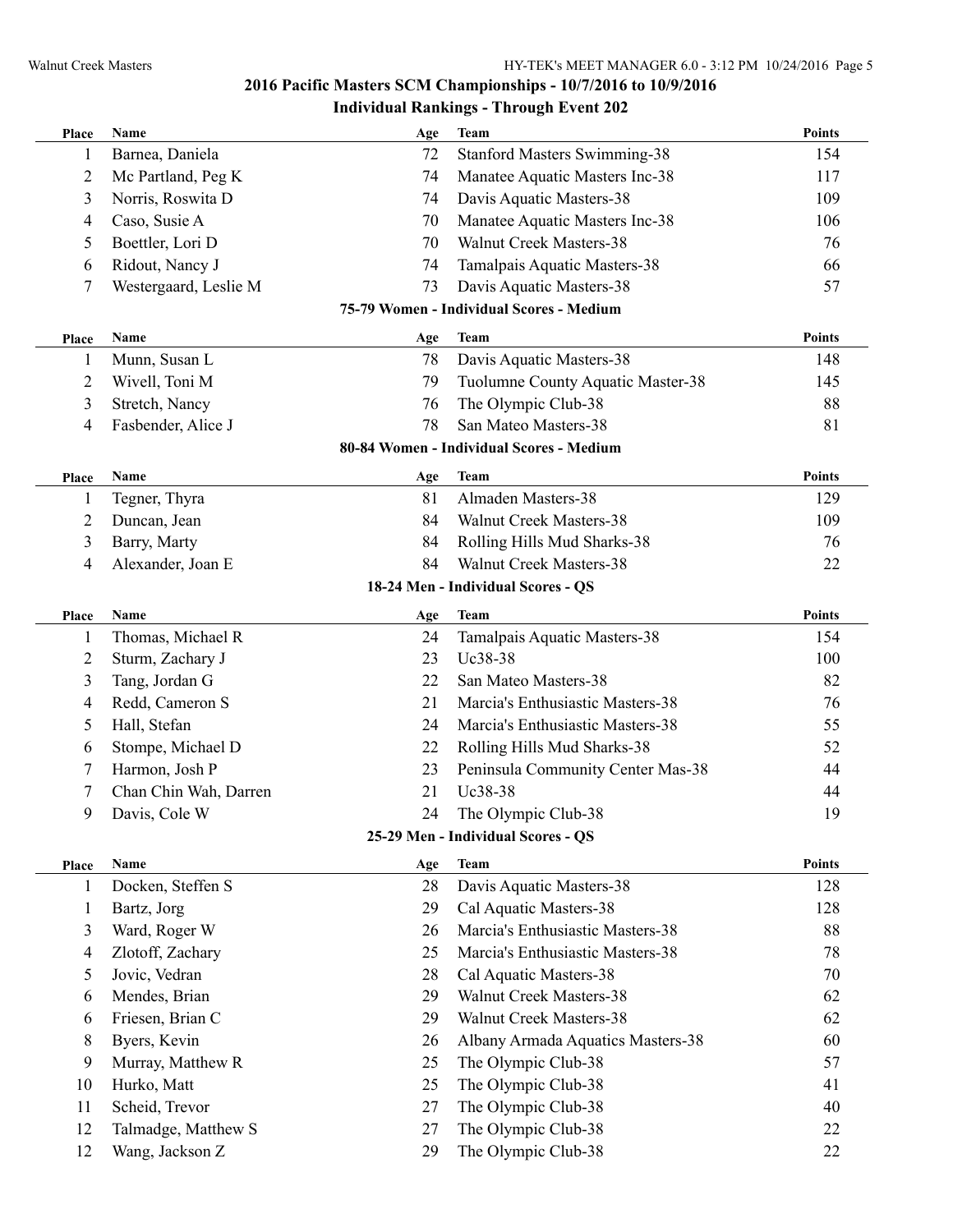# **2016 Pacific Masters SCM Championships - 10/7/2016 to 10/9/2016**

#### **Individual Rankings - Through Event 202**

#### **25-29 Men - Individual Scores - QS**

| Place                   | Name                 | Age | <b>Team</b>                        | <b>Points</b> |
|-------------------------|----------------------|-----|------------------------------------|---------------|
| 14                      | Ferrif, Nick L       | 27  | The Olympic Club-38                | 19            |
| 15                      | Bower, Kenny G       | 28  | The Olympic Club-38                | 18            |
| 16                      | Foster, Dana         | 27  | The Olympic Club-38                | 17            |
|                         |                      |     | 30-34 Men - Individual Scores - QS |               |
| Place                   | Name                 | Age | <b>Team</b>                        | <b>Points</b> |
| 1                       | Tiernan, Robert M    | 33  | <b>Walnut Creek Masters-38</b>     | 148           |
| $\overline{\mathbf{c}}$ | Song, James C        | 33  | Marcia's Enthusiastic Masters-38   | 130           |
| 3                       | Monaghan, Ryan P     | 32  | Cal Aquatic Masters-38             | 125           |
| 4                       | Volcansek, Ales      | 33  | Uc38-38                            | 63            |
| 4                       | Ciulla, Fabio        | 33  | Bay Masters-38                     | 63            |
| 6                       | Prill, Derek         | 30  | The Olympic Club-38                | 61            |
| 7                       | Nguyen, Timothy      | 30  | Bay Masters-38                     | 56            |
| 8                       | Gibbons, Kevin       | 32  | Marcia's Enthusiastic Masters-38   | 55            |
| 9                       | Mendenhall, Kevin C  | 33  | <b>Walnut Creek Masters-38</b>     | 40            |
| 10                      | Ranahan, Darin D     | 33  | Marcia's Enthusiastic Masters-38   | 33            |
| 11                      | Kohrumel, Timothy    | 30  | <b>Walnut Creek Masters-38</b>     | 22            |
| 12                      | Fitzgerald, Quinn W  | 33  | The Olympic Club-38                | 18            |
|                         |                      |     | 35-39 Men - Individual Scores - QS |               |
| Place                   | <b>Name</b>          | Age | <b>Team</b>                        | <b>Points</b> |
| 1                       | Nonaka, Andy J       | 37  | <b>Walnut Creek Masters-38</b>     | 154           |
| 2                       | Roper, Matthew D     | 35  | Davis Aquatic Masters-38           | 142           |
| 3                       | Chun, Benjamin       | 38  | Cal Aquatic Masters-38             | 137           |
| 4                       | Miller, Matt         | 39  | Oregon Masters-37                  | 127           |
| 5                       | Waterson, Kevin      | 37  | Davis Aquatic Masters-38           | 125           |
| 6                       | Pro, Bryan M         | 38  | Davis Aquatic Masters-38           | 101           |
| 7                       | Mazurkiewicz, Adam B | 39  | Tuolumne County Aquatic Master-38  | 81            |
| 8                       | Daene, Markus        | 37  | Tri Valley Masters-38              | 74            |
| 9                       | Patil, Nitin         | 38  | Albany Armada Aquatics Masters-38  | 68            |
| 10                      | Salazar, Jose C      | 38  | Rocklin Aquatics Masters-38        | 61            |
| 11                      | Sabeghi, Kayvan W    | 37  | Marcia's Enthusiastic Masters-38   | 58            |
| 12                      | Lemke, Zebron J      | 36  | Alameda Aquatic Masters-38         | 55            |
| 13                      | Mustiazza, Oleg      | 38  | San Mateo Masters-38               | 40            |
| 13                      | Smith, Nicholas M    | 38  | The Olympic Club-38                | 40            |
| 15                      | Matsumura, Naoki     | 39  | Santa Clara Swim Club Masters-38   | 35            |
| 16                      | Solberg, Sean        | 38  | Richmond Plunge Masters-38         | 32            |
| 17                      | Shook, Alic G        | 35  | Marcia's Enthusiastic Masters-38   | 30            |
| 18                      | Kissmann, Julian M   | 38  | Marcia's Enthusiastic Masters-38   | 26            |
| 19                      | Kerekjarto, Tamas    | 37  | Houston Cougar Masters-25          | 22            |
| 19                      | Nisenbaum, Adam      | 39  | Temescal Aquatic Masters-38        | 22            |
| 21                      | Freeman, Yusef E     | 38  | Marcia's Enthusiastic Masters-38   | 16            |
| 22                      | Ward, Matthew E      | 39  | Cal Aquatic Masters-38             | 15            |
| 22                      | Ramirez, Brent       | 36  | Marcia's Enthusiastic Masters-38   | 15            |
|                         |                      |     | 40-44 Men - Individual Scores - QS |               |
| Place                   | Name                 | Age | <b>Team</b>                        | <b>Points</b> |
|                         |                      |     |                                    |               |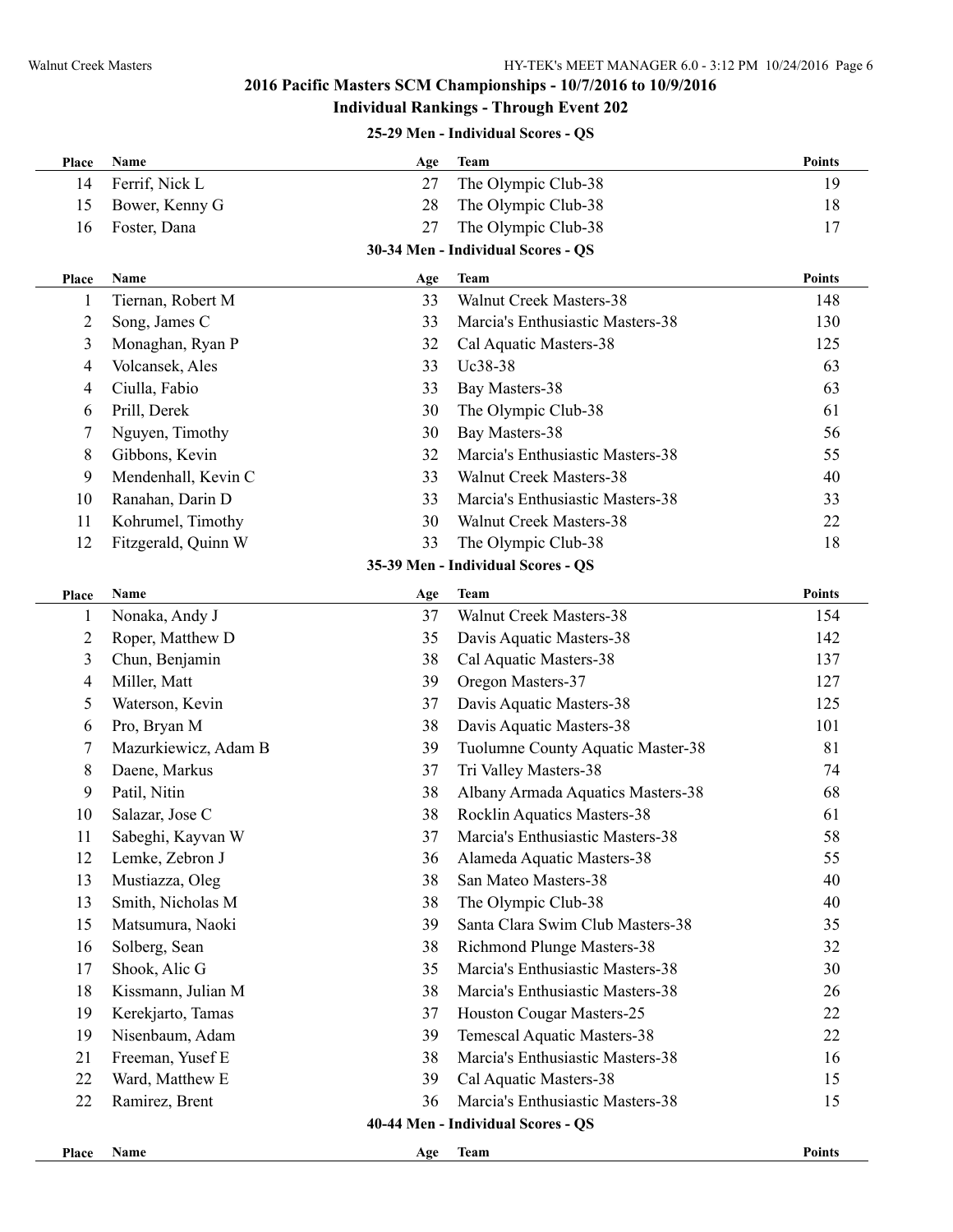# **2016 Pacific Masters SCM Championships - 10/7/2016 to 10/9/2016**

## **Individual Rankings - Through Event 202**

|    | Flakoll, Jonathan D | 42 | Walnut Creek Masters-38             | 148 |
|----|---------------------|----|-------------------------------------|-----|
| 2  | Lehnert, Ahren E    | 43 | Marcia's Enthusiastic Masters-38    | 128 |
| 3  | Wehmann, Todd       | 44 | Marcia's Enthusiastic Masters-38    | 123 |
| 4  | Stock, Kyle K       | 43 | Tuolumne County Aquatic Master-38   | 111 |
| 5. | Stevenson, Tedder P | 43 | $Uc38-38$                           | 110 |
| 6  | Costanzo, Matthew A | 40 | Carlsbad Swim Masters-44            | 92  |
|    | Grisafi, John J     | 43 | Cal Aquatic Masters-38              | 75  |
| 8  | Hertzer, Keith      | 43 | Marcia's Enthusiastic Masters-38    | 71  |
| 9  | Erickson, Douglas B | 44 | Rolling Hills Mud Sharks-38         | 54  |
| 10 | Poggemann, Felix G  | 43 | $Uc38-38$                           | 53  |
| 11 | Selinger, Ili R     | 43 | <b>Walnut Creek Masters-38</b>      | 38  |
| 12 | Kent, Derek C       | 43 | San Ramon Valley Livermore Aqu-38   | 31  |
| 13 | Sanchez, Juan M     | 43 | Marcia's Enthusiastic Masters-38    | 30  |
| 14 | Adji, Tirto         | 44 | <b>Stanford Masters Swimming-38</b> | 22  |
| 15 | Rozendal, Michael A | 43 | Mills College Masters-38            | 14  |

#### **45-49 Men - Individual Scores - QS**

| <b>Place</b> | <b>Name</b>                        | Age | <b>Team</b>                      | <b>Points</b> |  |  |
|--------------|------------------------------------|-----|----------------------------------|---------------|--|--|
|              | Hamilton, Rick M                   | 49  | Manatee Aquatic Masters Inc-38   | 154           |  |  |
| 2            | Fahlen, Mark T                     | 45  | Modesto Area Aquatic Club-38     | 140           |  |  |
| 3            | Eason, Bill P                      | 49  | Marcia's Enthusiastic Masters-38 | 133           |  |  |
| 4            | Zhang, Zhi                         | 45  | Flying Fish-38                   | 126           |  |  |
| 5            | Banbury, James S                   | 47  | Uc38-38                          | 124           |  |  |
| 6            | Ghilardi, Nico P                   | 46  | Burlingame Aquatic Club-38       | 120           |  |  |
|              | Carter, Paul                       | 48  | Walnut Creek Masters-38          | 118           |  |  |
| 8            | Ngo, Minh                          | 45  | Marcia's Enthusiastic Masters-38 | 47            |  |  |
| 9            | Cooperman, Jeff                    | 49  | North Bay Aquatics-38            | 37            |  |  |
| 10           | Shoup, Stephen H                   | 48  | <b>Swymnut Masters-38</b>        | 34            |  |  |
| 11           | Millette, Anthony C                | 49  | Mills College Masters-38         | 29            |  |  |
| 12           | Goddard, John W                    | 48  | Walnut Creek Masters-38          | 19            |  |  |
| 13           | Boeger, Jack                       | 49  | Marcia's Enthusiastic Masters-38 | 17            |  |  |
| 13           | Culpepper, Spence                  | 46  | Walnut Creek Masters-38          | 17            |  |  |
|              | 50-54 Men - Individual Scores - QS |     |                                  |               |  |  |

| Place | <b>Name</b>        | Age | <b>Team</b>                      | <b>Points</b> |
|-------|--------------------|-----|----------------------------------|---------------|
|       | Boone, Jon         | 53  | Walnut Creek Masters-38          | 151           |
| 2     | Lopez, David       | 50  | Marcia's Enthusiastic Masters-38 | 138           |
| 3     | Stahl, Stephen A   | 51  | Walnut Creek Masters-38          | 118           |
| 4     | Nootbaar, Tom T    | 53  | Walnut Creek Masters-38          | 117           |
| 5     | Gustavson, Jeff A  | 54  | Burlingame Aquatic Club-38       | 116           |
| 6     | Ardourel, Franck S | 52  | Marcia's Enthusiastic Masters-38 | 109           |
| 7     | Gronert, Karsten   | 51  | Walnut Creek Masters-38          | 99            |
| 8     | Chao, Hector       | 52  | Walnut Creek Masters-38          | 85            |
| 9     | Romdhane, Bechir   | 52  | Walnut Creek Masters-38          | 82            |
| 10    | France, Kermit     | 50  | Walnut Creek Masters-38          | 77            |
| 11    | McCarthy, John W   | 50  | Streamliners-38                  | 73            |
| 12    | Fegler, Gerald A   | 53  | Manatee Aquatic Masters Inc-38   | 51            |
| 12    | Wu, Long           | 51  | San Francisco Tsunami Masters-38 | 51            |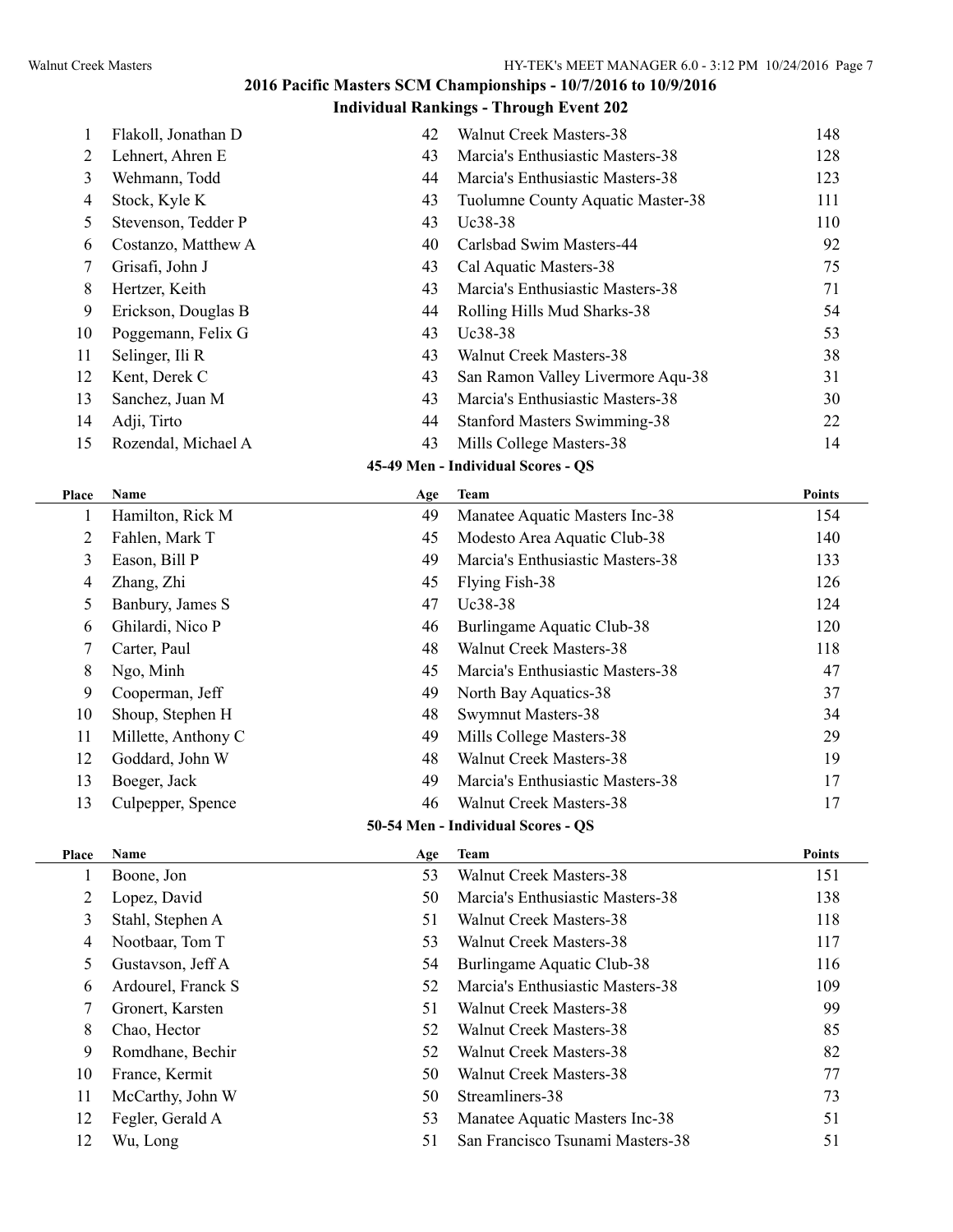| Place | Name                   | Age | <b>Team</b>                        | <b>Points</b> |
|-------|------------------------|-----|------------------------------------|---------------|
| 14    | Mariscal, Richard      | 54  | Marcia's Enthusiastic Masters-38   | 47            |
| 15    | Foster, Jeffrey M      | 50  | Marcia's Enthusiastic Masters-38   | 45            |
| 16    | Cook, Doug J           | 53  | Walnut Creek Masters-38            | 33            |
| 17    | Inchausti, Robert      | 54  | Marcia's Enthusiastic Masters-38   | 32            |
| 18    | Abegg, Michael L       | 51  | Vallejo Aquatic Club-38            | 26            |
| 19    | Makani, Gautam         | 50  | Orinda Aquatic Masters-38          | 14            |
|       |                        |     | 55-59 Men - Individual Scores - QS |               |
| Place | Name                   | Age | <b>Team</b>                        | <b>Points</b> |
| 1     | Cutting, Steve         | 59  | Tri Valley Masters-38              | 148           |
| 2     | Laudenslager, Greg L   | 55  | Rolling Hills Mud Sharks-38        | 129           |
| 3     | Tsugawa, Peter         | 58  | Marcia's Enthusiastic Masters-38   | 117           |
| 4     | Campbell, Chris        | 55  | Mountain View Masters-38           | 116           |
| 5     | Halbrecht, Kenneth A   | 56  | <b>Walnut Creek Masters-38</b>     | 114           |
| 5     | Taylor, Ron A          | 56  | Richmond Plunge Masters-38         | 114           |
| 7     | Hektner, Eric W        | 58  | Tri Valley Masters-38              | 109           |
| 8     | Pinto, Harlan A        | 59  | Menlo Masters Aka Team Sheeper-38  | 83            |
| 9     | Gass, Matthew E        | 59  | Tuolumne County Aquatic Master-38  | 75            |
| 10    | Mahoney, Garrett A     | 55  | Marcia's Enthusiastic Masters-38   | 67            |
| 11    | Sauer, Jim             | 59  | Longhorn Aquatics-43               | 66            |
| 11    | Ericsson, Ken          | 56  | Rolling Hills Mud Sharks-38        | 66            |
| 13    | Rentschler, Randy T    | 56  | Marcia's Enthusiastic Masters-38   | 62            |
| 14    | Janney, Richard H      | 58  | Club Hot Tub-38                    | 51            |
| 15    | Cramer, Steven J       | 58  | Marcia's Enthusiastic Masters-38   | 49            |
| 16    | Heath, Robert H        | 59  | Manatee Aquatic Masters Inc-38     | 38            |
| 17    | Wirth, Douglas H       | 59  | Cal Maritime Academy Masters-38    | 32            |
| 18    | Wilson, Kurt E         | 57  | Santa Cruz Masters Aquatics-38     | 22            |
| 19    | O'Brien, Kerry L       | 59  | <b>Walnut Creek Masters-38</b>     | 18            |
| 20    | Conner, Christopher P  | 56  | <b>Walnut Creek Masters-38</b>     | 17            |
| 21    | Fukuji, Bruce A        | 56  | Albany Armada Aquatics Masters-38  | 16            |
| 21    | Tulin, Bill            | 58  | Tamalpais Aquatic Masters-38       | 16            |
|       |                        |     | 60-64 Men - Individual Scores - QS |               |
| Place | Name                   | Age | <b>Team</b>                        | <b>Points</b> |
| 1     | Guadagni, Peter M      | 61  | <b>Walnut Creek Masters-38</b>     | 151           |
| 2     | Small, Stephen A       | 64  | East Bay Bat Rays Masters-38       | 132           |
| 3     | Anderson, Robert L     | 61  | Peninsula Community Center Mas-38  | 131           |
| 4     | Druz, Loren            | 60  | <b>Walnut Creek Masters-38</b>     | 88            |
| 5     | Ottersen, Craig M      | 64  | Sacramento Masters-38              | 81            |
| 6     | Darlington, Taite      | 60  | Uc38-38                            | 77            |
| 7     | Au, Andre              | 63  | <b>Walnut Creek Masters-38</b>     | 71            |
| 8     | Patocchi, Robert J     | 60  | Cal Maritime Academy Masters-38    | 60            |
| 9     | Bauer, David L         | 61  | Marcia's Enthusiastic Masters-38   | 53            |
| 10    | Morris, John (Scooter) | 62  | Bay Masters-38                     | 40            |
| 11    | Terusaki, Steven H     | 63  | Albany Armada Aquatics Masters-38  | 33            |
| 12    | Nelson, John P         | 63  | Jellies Aquatic Masters of Mon-38  | 22            |
| 13    | Kahn, Stuart L         | 63  | Davis Aquatic Masters-38           | 19            |
|       |                        |     |                                    |               |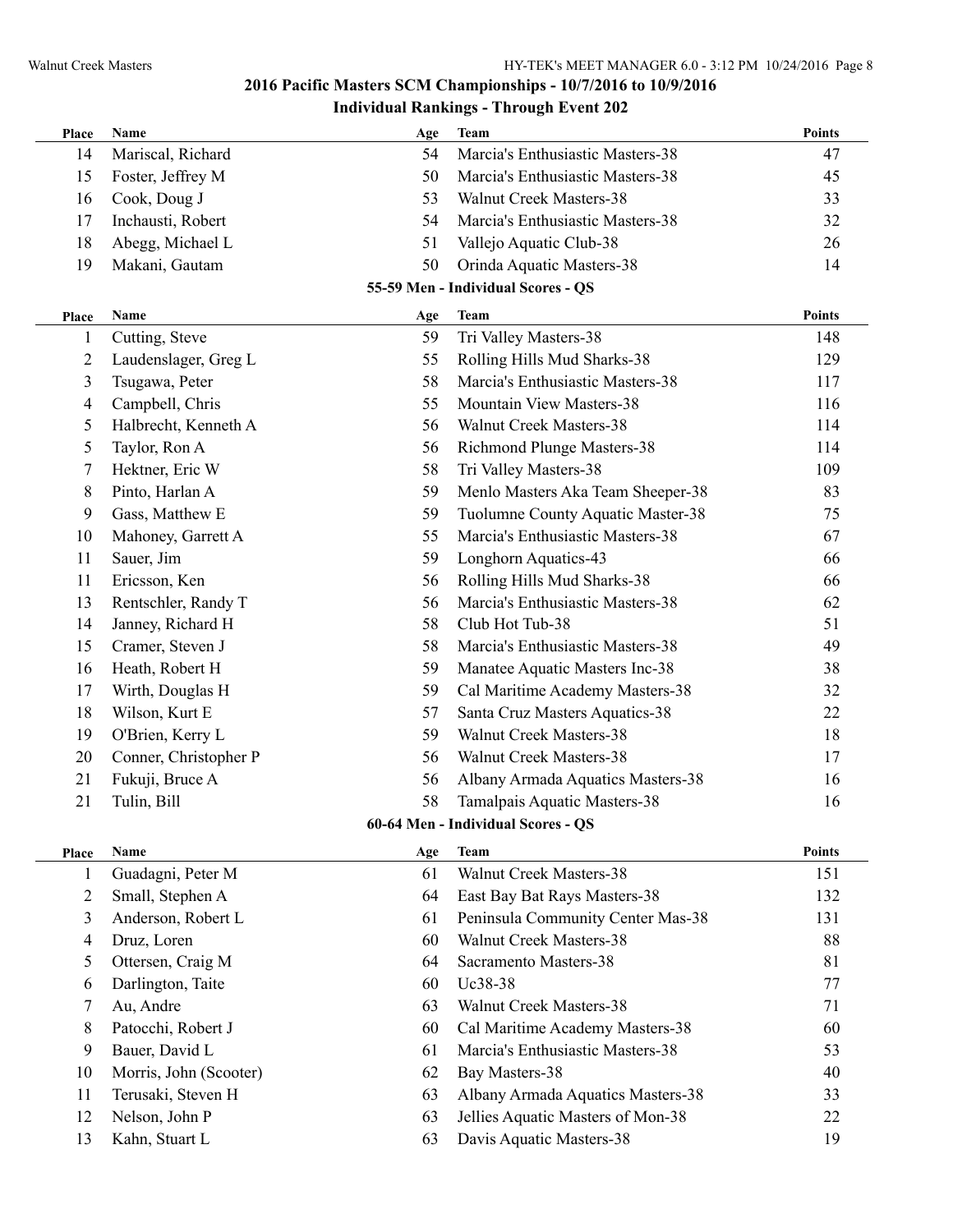| Place          | Name                | Age | <b>Team</b>                        | <b>Points</b> |
|----------------|---------------------|-----|------------------------------------|---------------|
| 14             | Andow, Larry T      | 63  | Uc38-38                            | 18            |
| 15             | Schindler, Tom H    | 60  | Club Hot Tub-38                    | 17            |
|                |                     |     | 65-69 Men - Individual Scores - QS |               |
| Place          | Name                | Age | <b>Team</b>                        | <b>Points</b> |
| 1              | Bernard, Alan D     | 67  | Tamalpais Aquatic Masters-38       | 147           |
| 1              | Wilder, Hugh        | 69  | Santa Rosa Masters-38              | 147           |
| 3              | Kennedy, James B    | 65  | Cal Maritime Academy Masters-38    | 121           |
| 4              | Carter, Lawrence A  | 68  | Tuolumne County Aquatic Master-38  | 116           |
| 5              | Meyerhoff, Rick     | 69  | Tamalpais Aquatic Masters-38       | 102           |
| 6              | Gloystein, James E  | 65  | Marcia's Enthusiastic Masters-38   | 98            |
| 7              | Maxwell, Irving E   | 66  | Marcia's Enthusiastic Masters-38   | 85            |
| 8              | Williams, Michael J | 67  | <b>Walnut Creek Masters-38</b>     | 79            |
| 9              | Cort, Doug A        | 66  | Cal Maritime Academy Masters-38    | 74            |
| 10             | Crane, John K       | 65  | Club Hot Tub-38                    | 71            |
| 11             | Virtue, Paul A      | 65  | University of San Francisco Ma-38  | 63            |
| 12             | Lynch, Michael E    | 69  | Peninsula Community Center Mas-38  | 58            |
| 13             | Jacobus, Greg       | 65  | Tuolumne County Aquatic Master-38  | 49            |
| 14             | Parlapiano, Gary J  | 69  | Tamalpais Aquatic Masters-38       | 41            |
| 15             | Alderson, Tom R     | 65  | Manatee Aquatic Masters Inc-38     | 38            |
| 16             | Fogarty, Peter L    | 65  | Tuolumne County Aquatic Master-38  | 37            |
| 16             | Connelly, Todd R    | 65  | Carson Valley Masters-38           | 37            |
| 18             | Ceci, Louis G       | 66  | San Francisco Tsunami Masters-38   | 33            |
| 18             | Cohen, Jeremy M     | 68  | Cal Aquatic Masters-38             | 33            |
| 20             | Kirtland, Grayson M | 65  | Orinda Aquatic Masters-38          | 30            |
| 21             | Winterrowd, Dan     | 66  | Sierra Marlins Masters-38          | 19            |
| 22             | Dailey, Michael K   | 67  | Santa Rosa Masters-38              | 14            |
|                |                     |     | 70-74 Men - Individual Scores - QS |               |
| Place          | Name                | Age | <b>Team</b>                        | Points        |
| 1              | Burns, Richard      | 73  | Tamalpais Aquatic Masters-38       | 151           |
| $\overline{c}$ | DeLacy, James R     | 70  | Walnut Creek Masters-38            | 148           |
| 3              | Smith, Kirby L      | 70  | Tuolumne County Aquatic Master-38  | 118           |
| 4              | Woodruff, Michael   | 71  | Berkeley (Ca) Aquatic Masters-38   | 108           |
| 5              | Sanchez, David W    | 73  | Clovis Swim Club Masters-38        | 105           |
| 6              | Stern, Tom K        | 71  | Fig Garden Swim Team-38            | 59            |
| 7              | Gildea, David R     | 73  | Menlo Masters Aka Team Sheeper-38  | 57            |
| 8              | Leuten, Bob         | 73  | San Mateo Masters-38               | 55            |
| 9              | Boscovich, Harold O | 74  | <b>Walnut Creek Masters-38</b>     | 46            |
| 10             | Piazza, Michael S   | 70  | Walnut Creek Masters-38            | 40            |
| 11             | Silvey, Rick        | 74  | Walnut Creek Masters-38            | 34            |
| 12             | Pierce, Donald A    | 71  | Rolling Hills Mud Sharks-38        | 19            |
|                |                     |     | 75-79 Men - Individual Scores - QS |               |
| Place          | Name                | Age | <b>Team</b>                        | <b>Points</b> |
| 1              | Fasbender, Barry A  | 79  | San Mateo Masters-38               | 151           |
| 2              | Norris, Robert F    | 78  | Davis Aquatic Masters-38           | 123           |
| 3              | Kleman, Karl F      | 76  | Tuolumne County Aquatic Master-38  | 85            |